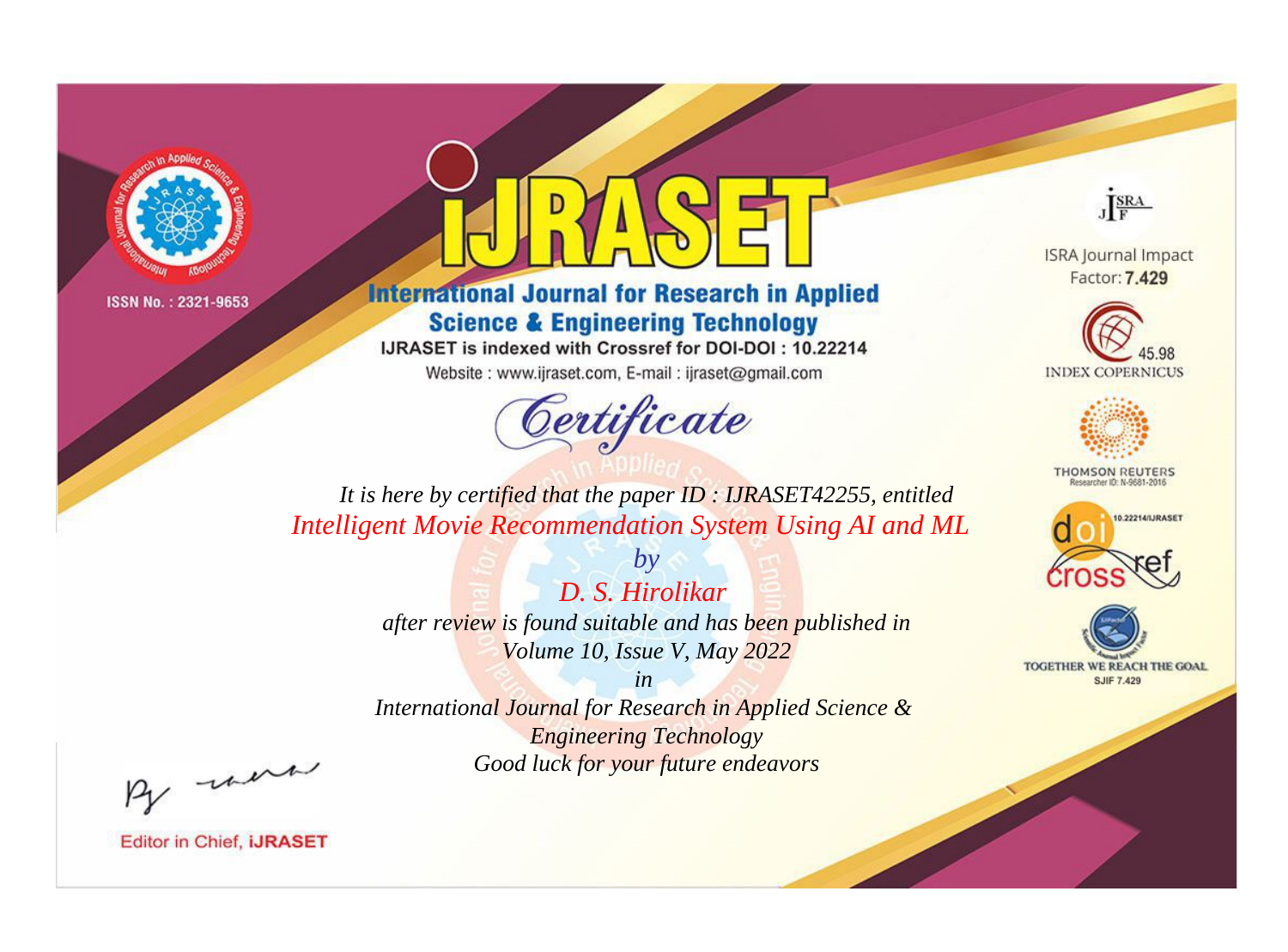



**International Journal for Research in Applied Science & Engineering Technology** 

IJRASET is indexed with Crossref for DOI-DOI: 10.22214

Website: www.ijraset.com, E-mail: ijraset@gmail.com



JERA

**ISRA Journal Impact** Factor: 7.429





**THOMSON REUTERS** 



TOGETHER WE REACH THE GOAL **SJIF 7.429** 

*It is here by certified that the paper ID : IJRASET42255, entitled Intelligent Movie Recommendation System Using AI and ML*

> *by Ajinkya Satuse after review is found suitable and has been published in Volume 10, Issue V, May 2022*

> > *in*

*International Journal for Research in Applied Science & Engineering Technology Good luck for your future endeavors*

By morn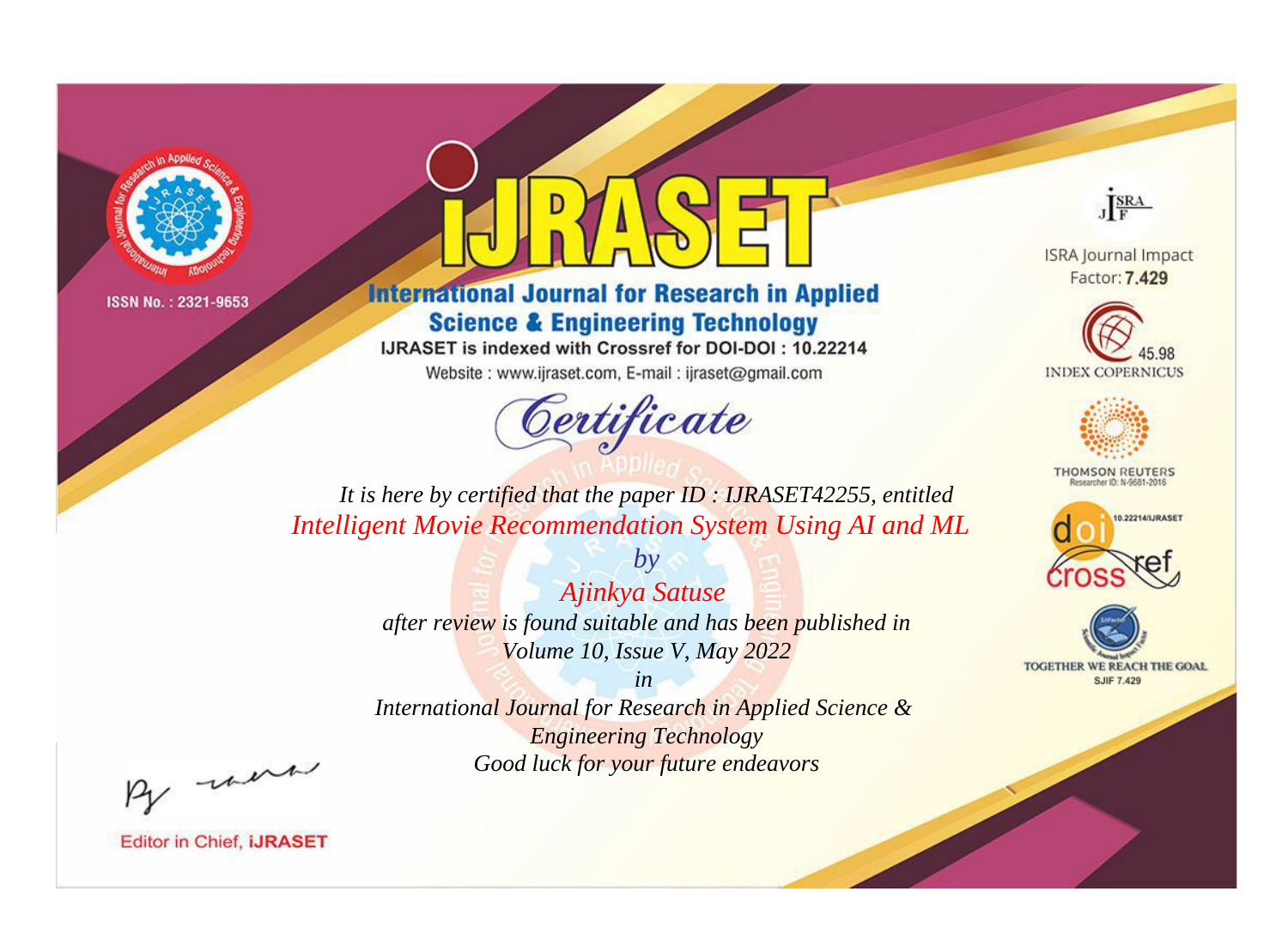



**International Journal for Research in Applied Science & Engineering Technology** 

IJRASET is indexed with Crossref for DOI-DOI: 10.22214

Website: www.ijraset.com, E-mail: ijraset@gmail.com



JERA

**ISRA Journal Impact** Factor: 7.429





**THOMSON REUTERS** 



TOGETHER WE REACH THE GOAL **SJIF 7.429** 

*It is here by certified that the paper ID : IJRASET42255, entitled Intelligent Movie Recommendation System Using AI and ML*

> *by Omkar Bhalerao after review is found suitable and has been published in Volume 10, Issue V, May 2022*

> > *in*

*International Journal for Research in Applied Science & Engineering Technology Good luck for your future endeavors*

By morn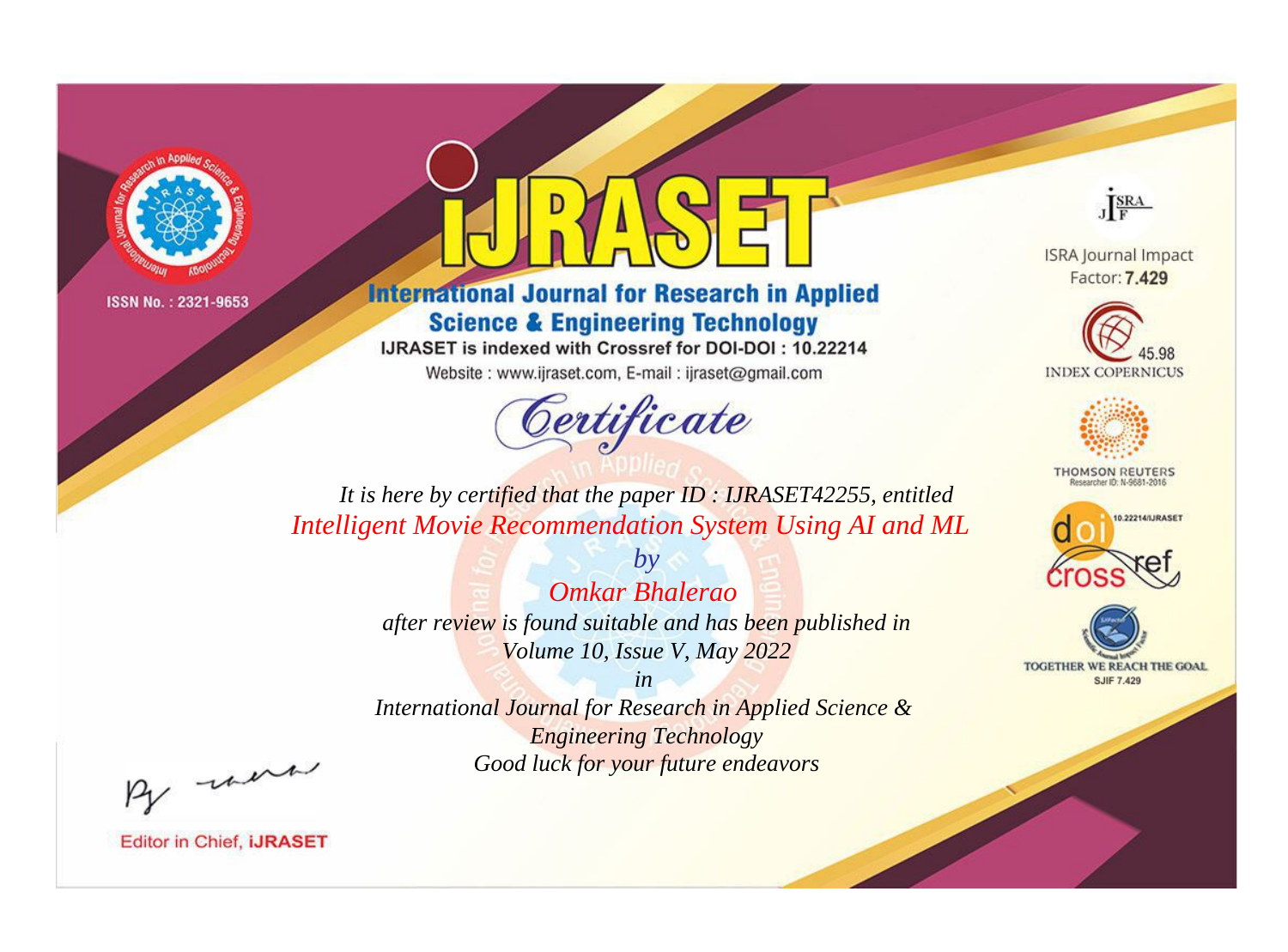



**International Journal for Research in Applied Science & Engineering Technology** 

IJRASET is indexed with Crossref for DOI-DOI: 10.22214

Website: www.ijraset.com, E-mail: ijraset@gmail.com



JERA

**ISRA Journal Impact** Factor: 7.429





**THOMSON REUTERS** 



TOGETHER WE REACH THE GOAL **SJIF 7.429** 

*It is here by certified that the paper ID : IJRASET42255, entitled Intelligent Movie Recommendation System Using AI and ML*

> *Pavan Pawar after review is found suitable and has been published in Volume 10, Issue V, May 2022*

*by*

*in* 

*International Journal for Research in Applied Science & Engineering Technology Good luck for your future endeavors*

By morn